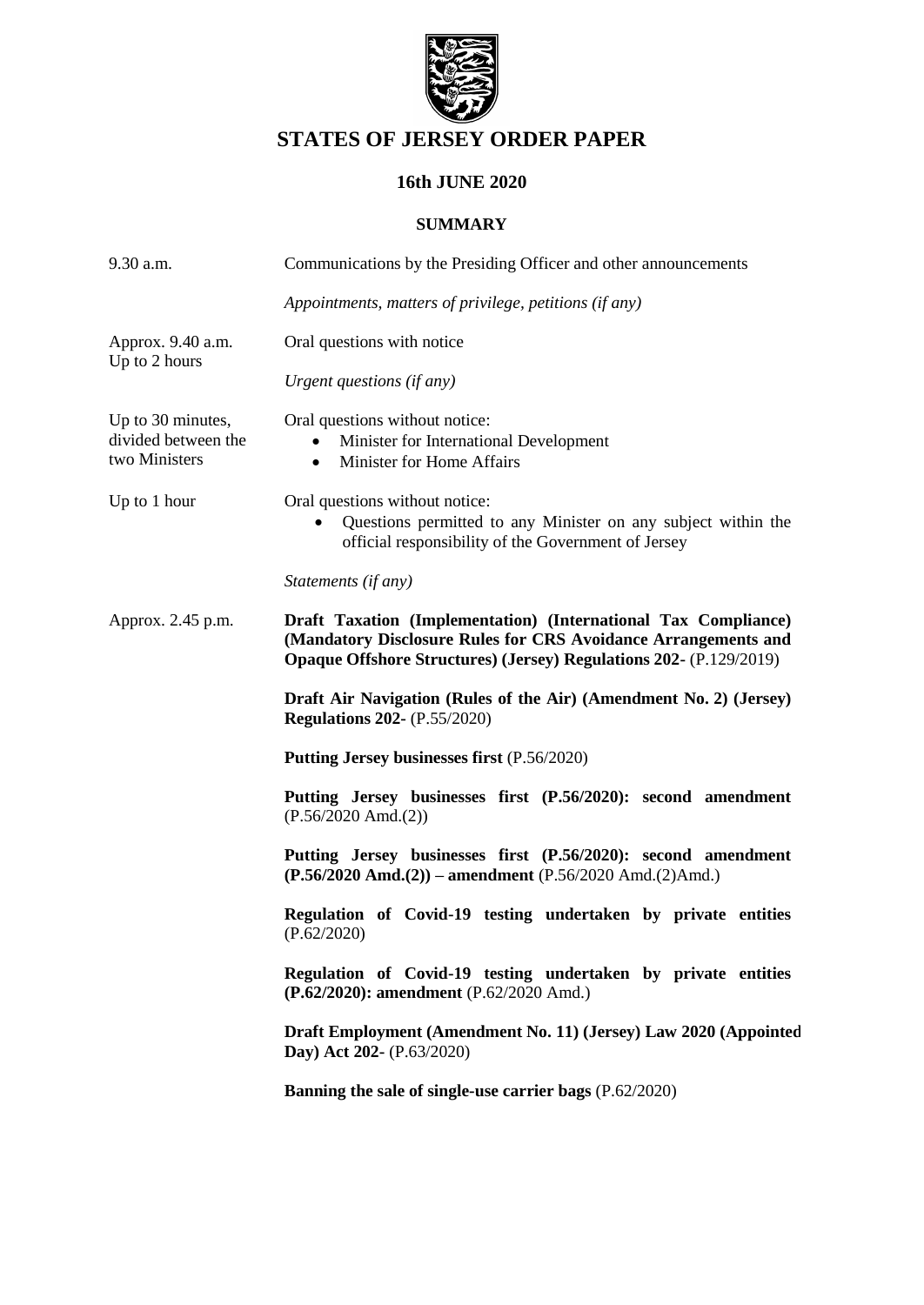

**[Draft Covid-19 \(Civil Partnership and Marriage No. 2\) \(Jersey\)](https://statesassembly.gov.je/AssemblyPropositions/2020/P.77-2020.pdf)  [Regulations 202-](https://statesassembly.gov.je/AssemblyPropositions/2020/P.77-2020.pdf)** (P.77/2020)

*Note: Notice has been given of the intention to propose that the minimum lodging period be reduced so that the proposition can be debated.*

Arrangement of public business at subsequent meetings

*Lunch adjournment likely around 12.45 p.m., until 2.15 p.m. If business is not completed by around 5.30 p.m. the Assembly usually adjourns for the evening and will resume its meeting at 9.30 a.m. on Wednesday 17th and Thursday 18th June 2020 if necessary.*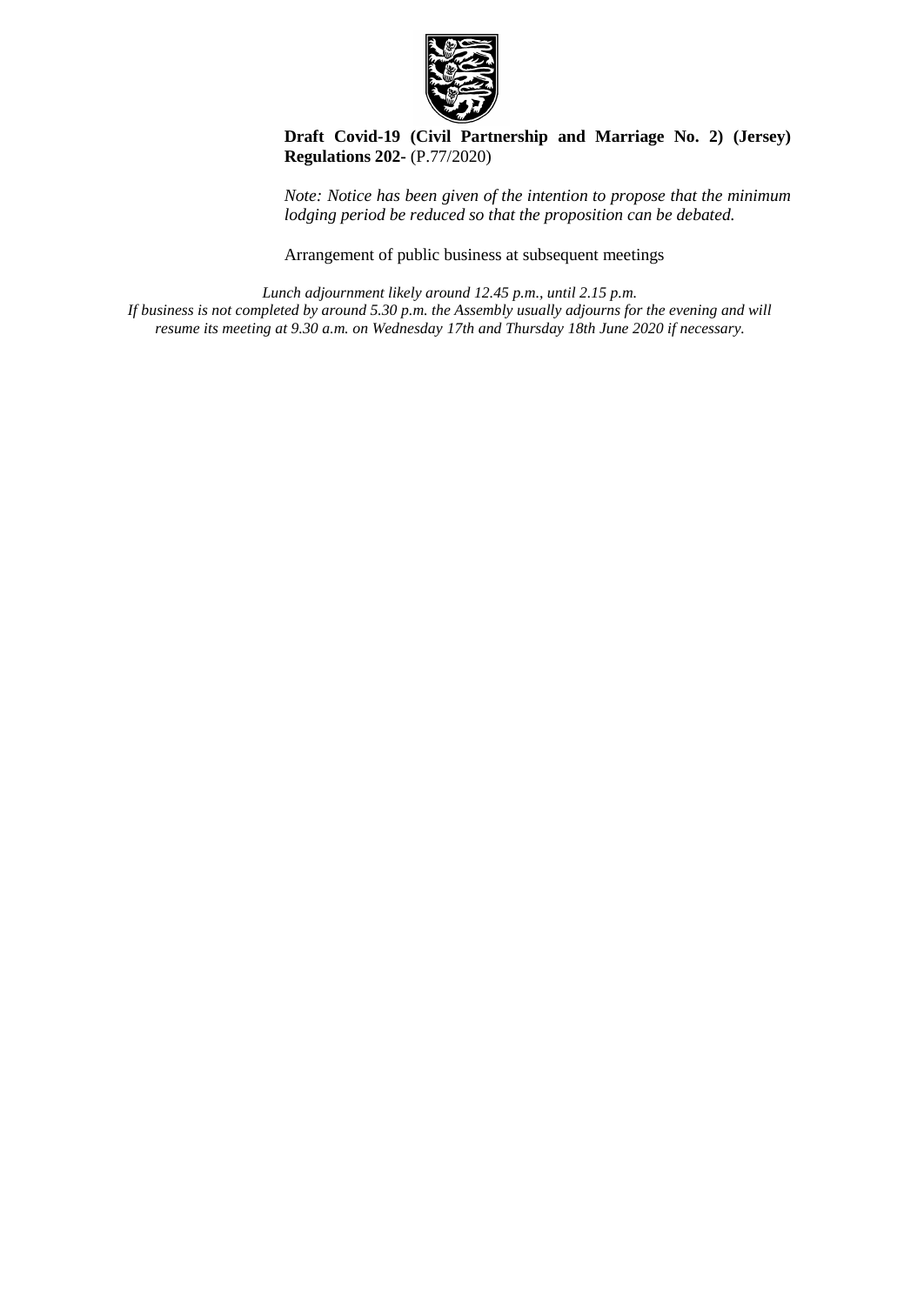

## **STATES OF JERSEY ORDER PAPER**

## **16th JUNE 2020**

## **CONSOLIDATED**

## **A. COMMUNICATIONS BY THE PRESIDING OFFICER**

| В. | <b>TABLING OF SUBORDINATE ENACTMENTS</b> |  |
|----|------------------------------------------|--|
|    |                                          |  |

*(Explanatory note attached)*

\*

\*

\*

\*

\*

\*

[amendment.](https://statesassembly.gov.je/AssemblyPropositions/2020/P.62-2020Amd.pdf)

Lodged: 9th June 2020, *[Deputy K.F. Morel of St. Lawrence.](https://statesassembly.gov.je/AssemblyPropositions/2020/P.62-2020Amd.pdf)*

|        | Covid-19 (Construction Work – Third Extension and Workplace Restrictions<br>- First Extension) (Jersey) Order 2020.<br>Minister for Health and Social Services.                                 | R&O.79/2020.                       |
|--------|-------------------------------------------------------------------------------------------------------------------------------------------------------------------------------------------------|------------------------------------|
| $\ast$ | Road Traffic (Sand Street Car Park) (Amendment) (Jersey) Order 2020.<br>Minister for Infrastructure.                                                                                            | R&O.80/2020.                       |
| $\ast$ | Road Traffic (Rue des Prés Trading Estate) (Amendment No. 2) (Jersey) Order<br>2020.<br>Minister for Infrastructure.                                                                            | R&O.81/2020.                       |
| $\ast$ | Covid-19 (Construction and Workplace -Amendments<br>and Further<br>Extensions) (Jersey) Order 2020.<br>Minister for Health and Social Services.                                                 | R&O.82/2020.                       |
| C.     | <b>DOCUMENTS PRESENTED</b>                                                                                                                                                                      |                                    |
| $\ast$ | Banning the sale of single-use carrier bags (P.64/2020): comments.<br>Presented: 12th June 2020, Minister for Infrastructure.                                                                   | P.64/2020.<br>Com.                 |
| $\ast$ | Draft Covid-19 (Civil Partnership and Marriage No. 2) (Jersey) Regulations<br>202- (P.77/2020): comments.<br>Presented: 12th June 2020, Children, Education and Home Affairs Scrutiny<br>Panel. | P.77/2020.<br>Com.                 |
|        | States of Jersey Development Company.<br>Presented: 5th June 2020, Comptroller and Auditor General.                                                                                             | R.56/2020.                         |
| D.     | <b>NOTIFICATION OF LODGED PROPOSITIONS</b>                                                                                                                                                      |                                    |
|        | Bus Service: introduction of through-fares $(P.19/2020)$ – amendment.<br>Lodged: 11th June 2020, Connétable of St. Helier.                                                                      | P.19/2020.<br>Amd.                 |
|        | Putting Jersey businesses first (P.56/2020): second amendment.<br>Lodged: 9th June 2020, Council of Ministers.                                                                                  | P.56/2020.<br>Amd. $(2)$           |
| $\ast$ | Putting Jersey businesses first (P.56/2020): second amendment (P.56/2020)<br>$Amd.(2))$ – amendment.<br>Lodged: 12th June 2020, Deputy K.F. Morel of St. Lawrence.                              | P.56/2020.<br>Amd. $(2)$ .<br>Amd. |
|        | Regulation of Covid-19 testing undertaken by private entities (P.62/2020):                                                                                                                      | P.62/2020.                         |

[Amd.](https://statesassembly.gov.je/AssemblyPropositions/2020/P.62-2020Amd.pdf)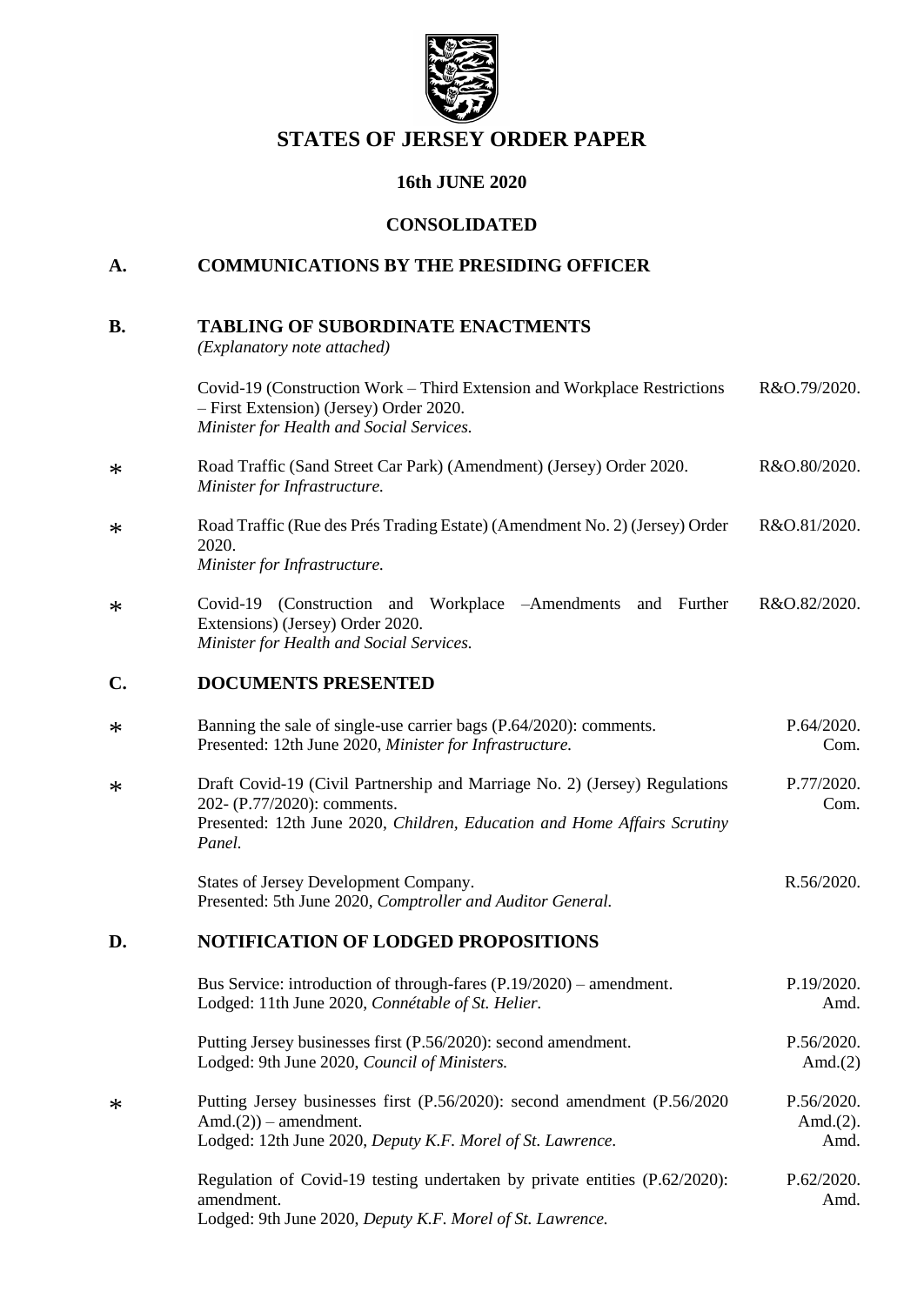

| $\ast$ | Lifting of travel restrictions: States Assembly approval (P.68/2020) –<br>amendment.<br>Lodged: 15th June 2020, Minister for Economic Development, Tourism, Sport<br>and Culture. | P.68/2020.<br>Amd. |
|--------|-----------------------------------------------------------------------------------------------------------------------------------------------------------------------------------|--------------------|
|        | Senators and Deputies: removal of citizenship requirement.<br>Lodged: 9th June 2020, Deputy M. Tadier of St. Brelade.                                                             | P.75/2020.         |
|        | Period of Questions Without Notice to the Chief Minister at every scheduled<br>Sitting.<br>Lodged: 10th June 2020, Deputy M. Tadier of St. Brelade.                               | P.76/2020.         |
|        | Draft Covid-19 (Civil Partnership and Marriage No. 2) (Jersey) Regulations<br>$202 -$<br>Lodged: 11th June 2020, Minister for Home Affairs.                                       | P.77/2020.         |
| $\ast$ | Jersey and the slave trade.<br>Lodged: 12th June 2020, Deputy M. Tadier of St. Brelade.                                                                                           | P.78/2020.         |
| $\ast$ | Green lanes and quiet lanes: priority to pedestrians, cyclists and horse riders.<br>Lodged: 15th June 2020, Deputy R.J. Ward of St. Helier.                                       | P.79/2020.         |
| E.     | WITHDRAWAL OF LODGED PROPOSITIONS                                                                                                                                                 |                    |

## In accordance with Standing Order 34(1), the proposer of the following propositions lodged 'au Greffe' has informed the Greffier of the States that it is to be withdrawn –

[Putting Jersey businesses first \(P.56/2020\): amendment.](https://statesassembly.gov.je/AssemblyPropositions/2020/P.56-2020Amd.pdf) [Lodged: 29th May 2020,](https://statesassembly.gov.je/AssemblyPropositions/2020/P.56-2020Amd.pdf) *Council of Ministers.* [P.56/2020.](https://statesassembly.gov.je/AssemblyPropositions/2020/P.56-2020Amd.pdf) [Amd.](https://statesassembly.gov.je/AssemblyPropositions/2020/P.56-2020Amd.pdf)

## **F. APPOINTMENT OF MINISTERS, COMMITTEES AND PANELS**

## **G. MATTERS OF PRIVILEGE**

## **H. PETITIONS**

## **I. QUESTIONS**

(a) – **Written Questions** *(attached)*

- **WQ.212/2020** 1. The Chief Minister will table an answer to a question asked by Deputy J.H. Perchard of St. Saviour regarding the approach of the Government of Jersey to controlling Covid-19.
- **WQ.213/2020** 2. The Chair of the States Employment Board will table an answer to a question asked by Deputy L.M.C. Doublet of St. Saviour regarding non-disclosure agreements signed since 2000.
- **WQ.214/2020** 3. The Minister for Home Affairs will table an answer to a question asked by the Deputy of St. Peter regarding passengers travelling to Jersey during the Covid-19 pandemic.
- **WQ.215/2020** 4. The Chair of the States Employment Board will table an answer to a question asked by Deputy R.J. Ward of St. Helier regarding the resourcing approval panel.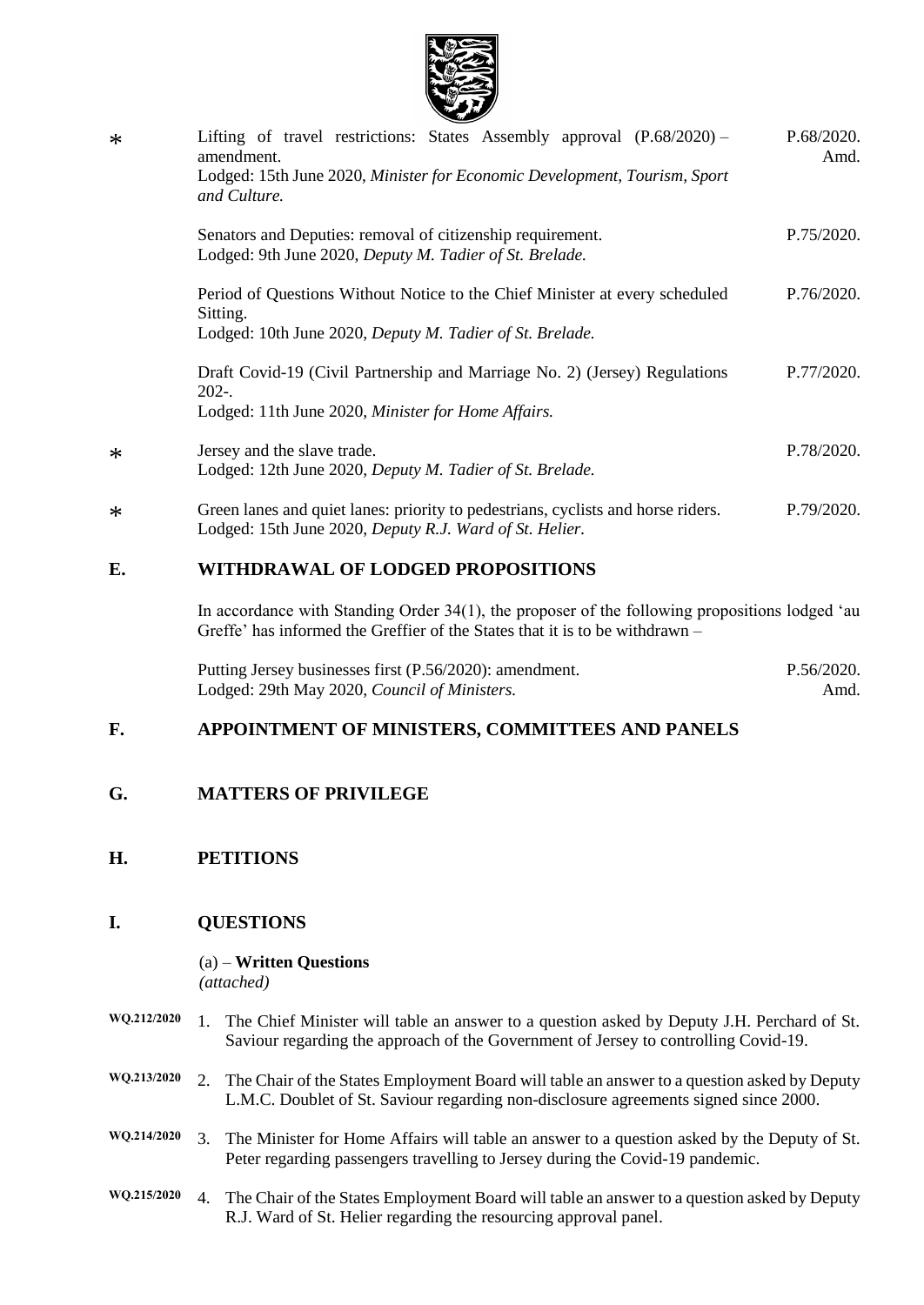

- **WQ.216/2020** 5. The Minister for Social Security will table an answer to a question asked by Deputy R.J. Ward of St. Helier regarding the impact of the Covid-19 economic recovery plan on Income Support payments.
- **WQ.217/2020** 6. The Chair of the States Employment Board will table an answer to a question asked by Deputy R.J. Ward of St. Helier regarding incidents of racist abuse towards public sector employees.
- **WQ.218/2020** 7. The Minister for Treasury and Resources will table an answer to a question asked by Deputy R.J. Ward of St. Helier regarding the classification of States expenditure.
- **WQ.219/2020** 8. The Minister for the Environment will table an answer to a question asked by Deputy R.J. Ward of St. Helier regarding the monitoring of air pollution.
- **WQ.220/2020** 9. The Minister for Home Affairs will table an answer to a question asked by Deputy C.S. Alves of St. Helier regarding the provision of personal protective equipment (P.P.E.) to the States of Jersey Police.
- **WQ.221/2020** 10. The Minister for Health and Social Services will table an answer to a question asked by Deputy C.S. Alves of St. Helier regarding guidance in respect of personal protective equipment (P.P.E.).
- **WQ.222/2020** 11. The Minister for Health and Social Services will table an answer to a question asked by Deputy C.S. Alves of St. Helier regarding the provision of psychology, psychiatry and 'talking therapies' services.
- **WQ.223/2020** 12. The Minister for Treasury and Resources will table an answer to a question asked by Deputy C.S. Alves of St. Helier regarding the plans to construct Building 3, 4, 5 and 6 of the International Finance Centre.
- **WQ.224/2020** 13. The Minister for Health and Social Services will table an answer to a question asked by Deputy G.P. Southern of St. Helier regarding patient waiting lists.
- **WQ.225/2020** 14. The Minister for Treasury and Resources will table an answer to a question asked by Deputy G.P. Southern of St. Helier regarding the delivery of savings through contract efficiencies.
- **WQ.226/2020** 15. The Chief Minister will table an answer to a question asked by Deputy G.P. Southern of St. Helier regarding the 2019/2020 Income Distribution Survey.
- **WQ.227/2020** 16. The Minister for Health and Social Services will table an answer to a question asked by Deputy G.P. Southern of St. Helier regarding the delivery of nursing and residential care under the Jersey Care Model.
- **WQ.228/2020** 17. The Minister for Health and Social Services will table an answer to a question asked by Deputy G.P. Southern of St. Helier regarding the contractual arrangements between the Department of Health and Community Services and the Islands G.P.s.
- **WQ.229/2020** 18. The Chair of the States Employment Board will table an answer to a question asked by Deputy M.R. Higgins of St. Helier regarding compromise agreements with ex-public sector employees.
- **WQ.230/2020** 19. The Chair of the States Employment Board will table an answer to a question asked by Deputy M.R. Higgins of St. Helier regarding the costs of the 'Alwitry case'.
- **WQ.231/2020** 20. The Minister for Health and Social Services will table an answer to a question asked by Deputy M.R. Higgins of St. Helier regarding the lessons learnt from the 'Alwitry case'.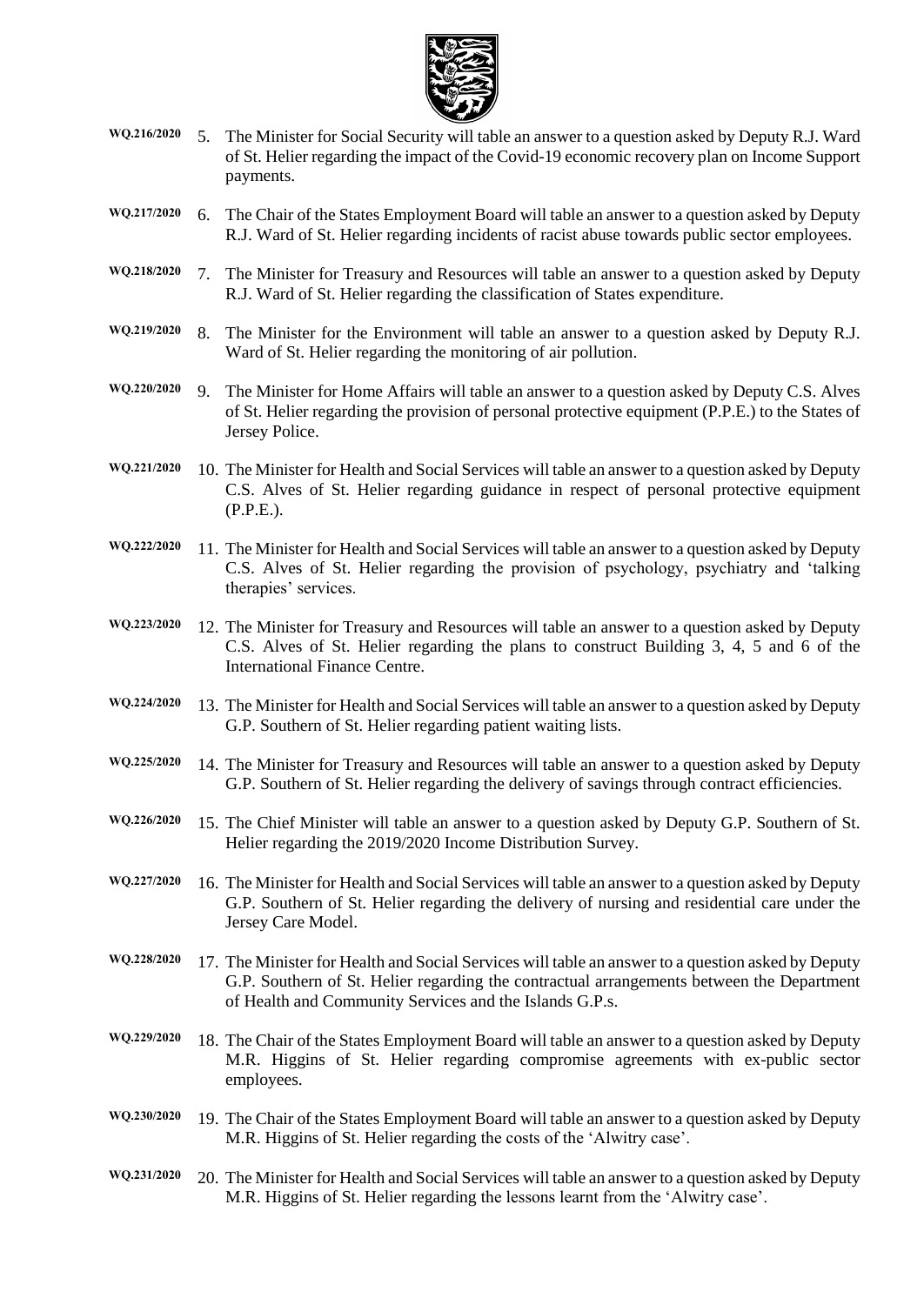

**WQ.232/2020** 21. The Chair of the States Employment Board will table an answer to a question asked by Deputy M.R. Higgins of St. Helier regarding the dismissal of public sector employees.

#### **(b) – Oral Questions**

(120 minutes)

**OQ.158/2020** 1. Deputy G.P. Southern of St. Helier will ask the following question of the Minister for Health and Social Services –

> "Is it the Minister's assessment that the current contracts between G.P.s and his Department (that were introduced to enable the Island to cope with the Covid-19 pandemic) fully meet the terms detailed in P.125/2019, agreed by the Assembly in January 2020; and if not, what further provisions, if any, does he have under consideration for when these contracts end?"

**OQ.161/2020** 2. The Connétable of St. Helier will ask the following question of the Minister for Infrastructure –

> "Will the Minister state whether it is his assessment that there is currently sufficient signage in those areas where cyclists and pedestrians mix and, furthermore, whether the principle of pedestrian priority in such areas is sufficiently robust in law for it to be enforced?"

**OQ.166/2020** 3. Deputy S.M. Ahier of St. Helier will ask the following question of the Chief Minister –

"Will the Chief Minister advise the Assembly whether the Council of Ministers will make £30 million available as part of the Government's fiscal stimulus package in order to ensure all Island properties are connected to mains water?"

**OQ.151/2020** 4. Deputy M.R. Higgins of St. Helier will ask the following question of the Chair of the States Employment Board –

> "Following the decisions made against the position of the States Employment Board at each of the legal and administrative stages of the breach-of-contract dispute with Dr. Amar Alwitry, what evaluation of the matter, if any, has the Board undertaken and what lessons have been learnt as a result?"

**OQ.156/2020** 5. Deputy R.J. Ward of St. Helier will ask the following question of the Chief Minister –

"Following reports of 20% cuts to departmental budgets, and in light of the role of the Chief Executive and Directors General as accountable officers for such budgets, will the Chief Minister explain how Ministers, within their own Departments and portfolios, influence decision-making in respect of possible savings?"

- **OQ.162/2020** 6. Deputy C.S. Alves of St. Helier will ask the following question of the Chief Minister "What consideration, if any, was given to sending texts out in different languages in order to ensure that all sectors of the Island's community were made aware of the support and information available to them during the Covid-19 crisis?"
- **OQ.165/2020** \* 7. Deputy M. Tadier of St. Brelade will ask the following question of the States of Jersey Trustee of the Jersey Community Relations Trust –

"Following on from the recent Black Lives Matter event that took place in People's Park on 6th June 2020, will the Trustee advise what discussions, if any, the Jersey Community Relations Trust has had as to what further action, if any, should be pursued by Jersey authorities with regard to addressing racial prejudice in the Island?"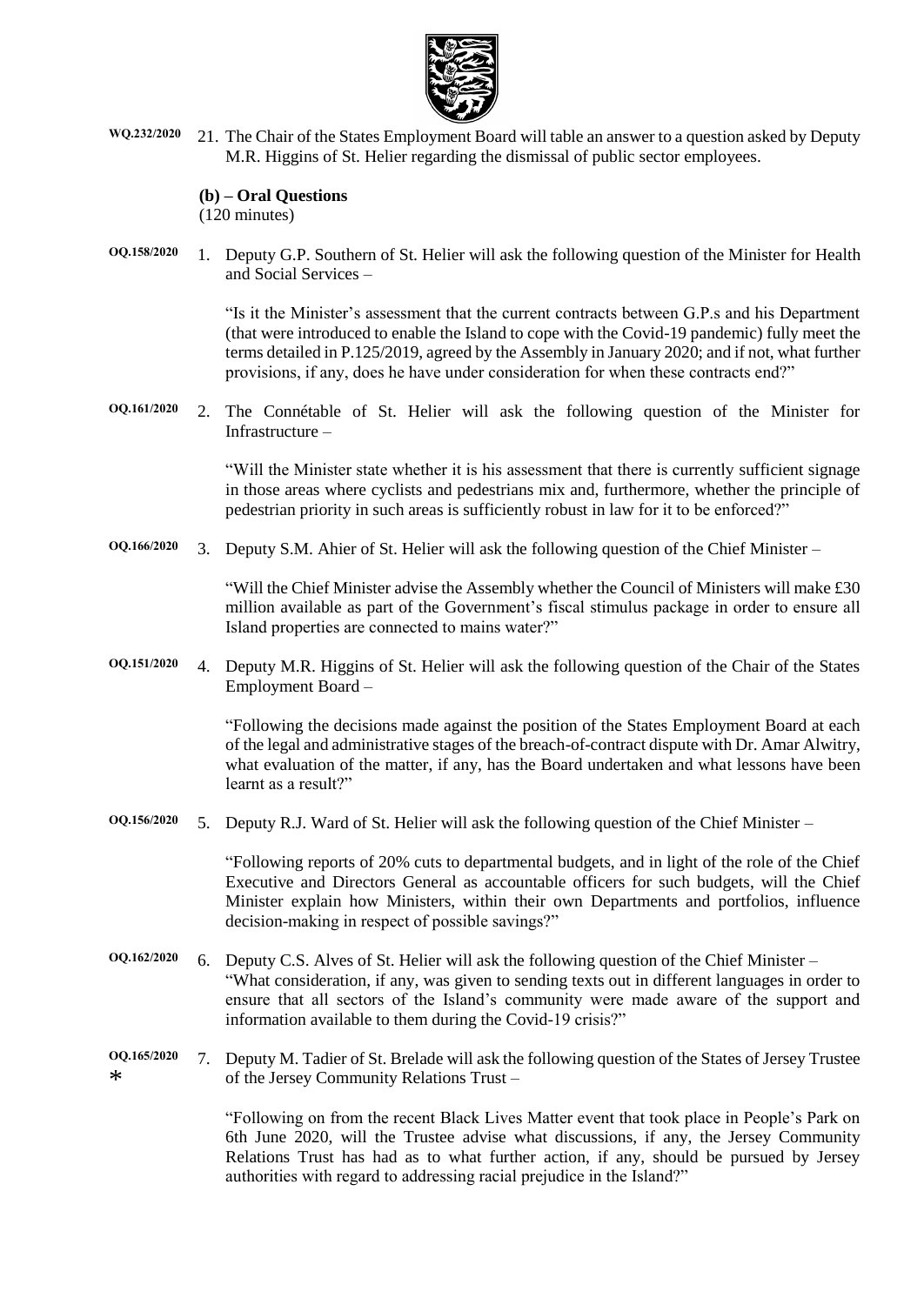

**OQ.154/2020** 8. Deputy K.G. Pamplin of St. Saviour will ask the following question of the Minister for Health and Social Services –

> "Will the Minister provide details of the total number of health care and social care workers currently employed by the Government of Jersey?"

**OQ.153/2020** 9. The Connétable of St. Martin will ask the following question of the Chief Minister –

"Will the Chief Minister advise what consideration, if any, has been given to establishing a public working group dedicated to improving the public's knowledge and understanding of Jersey's history in general, including Jersey's historical links to slavery and colonialism?"

**OQ.150/2020** 10. Deputy K.F. Morel of St. Lawrence will ask the following question of the Chief Minister –

"Has the Council of Ministers decided upon any level of cuts to Departmental budgets following the Covid-19 crisis; and if so, what is it?"

**OQ.160/2020** 11. Senator S.Y. Mézec will ask the following question of the Chair of the Comité des Connétables –

> "What equality and diversity training, if any, are Parish employees and honorary personnel required to undertake and, if none, will the Comité bring forward proposals to provide such training?"

**OQ.157/2020** 12. Deputy R.J. Ward of St. Helier will ask the following question of the Assistant Chief Minister –

> "Will the Minister advise what work, if any, is being undertaken with regards to increasing the provision of, and access to, I.T. for Islanders as part of the response to Covid-19, with particular reference to school and college students?"

**OQ.163/2020** 13. Deputy C.S. Alves of St. Helier will ask the following question of the Minister for Health and Social Services –

> "How many complaints, if any, have there been regarding a lack of adherence to the Covid-19 Regulations on workplace restrictions, both in respect of construction sites and other workplaces?"

**OQ.159/2020** 14. Deputy G.P. Southern of St. Helier will ask the following question of the Chief Minister –

"What assurances, if any, can the Chief Minister give to members that the results, whether partial or complete, of the Income Distribution and Household Expenditure Surveys will be published in sufficient time to enable a debate on the reduction of income inequality in the upcoming Government Plan?"

**OQ.164/2020** \* 15. Deputy M. Tadier of St. Brelade will ask the following question of H.M. Attorney General –

> "What legislation exists, if any, to prevent the display of racist or otherwise offensive language in public places; and in the case of the memorial bench at Bouley Bay, was the Law Officers' Department ever approached for advice when the existence of the plaque was raised as an issue with the Connétable of Trinity and the Chief Minister in 2015?"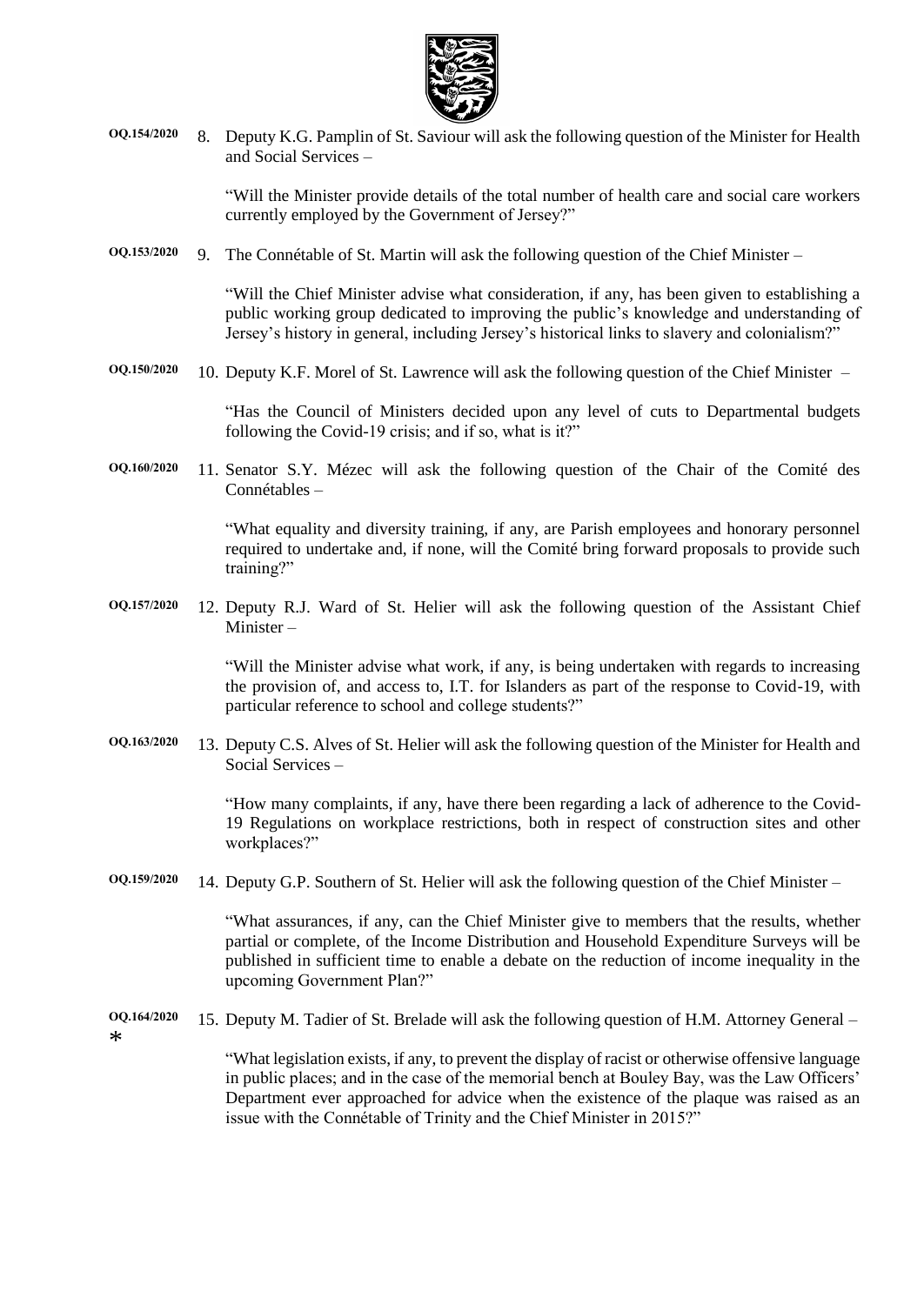

**OQ.152/2020** 16. Deputy M.R. Higgins of St. Helier will ask the following question of the Minister for the Environment –

> "Further to the Minister's answer to Oral Question 130/2020, will he update members on the actions he has taken, if any, to address the backlog of enforcement actions; and will he investigate why enforcement and planning officers have not responded to emails from members of the public and States members, including some which are over 7 months old and have been repeatedly pursued?"

**OQ.155/2020** 17. Deputy K.G. Pamplin of St. Saviour will ask the following question of the Minister for Children and Housing –

> "Following comments from the Jersey Shelter Trust last week about the current unprecedented demand for its services, will the Minister provide an update of the number of people who are homeless or currently using emergency housing?"

**OQ.149/2020** 18. Deputy K.F. Morel of St. Lawrence will ask the following question of the Minister for Treasury and Resources –

> "Will the Minister inform Members whether the Government pays G.S.T. on imports of goods and services purchased off-Island that have a value greater than the *de minimis* level; and whether the procurement department factors in the costs of carriage when choosing between on and off-Island suppliers?"

#### **(c) – Questions to Ministers without notice (30 minutes) –**

1st question period – Minister for International Development

2nd question period – Minister for Home Affairs

#### **(d) – Questions to Ministers without notice (1 hour) –**

Questions permitted to any Minister on any subject within the official responsibility of the Government of Jersey.

## **J. PERSONAL STATEMENTS**

### **K. STATEMENTS ON A MATTER OF OFFICIAL RESPONSIBILITY**

#### **L. PUBLIC BUSINESS**

**[Draft Taxation \(Implementation\) \(International Tax Compliance\)](https://statesassembly.gov.je/assemblypropositions/2019/p.129-2019.pdf)  [\(Mandatory Disclosure Rules for CRS Avoidance Arrangements and](https://statesassembly.gov.je/assemblypropositions/2019/p.129-2019.pdf)  [Opaque Offshore Structures\) \(Jersey\) Regulations 202-.](https://statesassembly.gov.je/assemblypropositions/2019/p.129-2019.pdf)** Lodged: 31st December2019, *[Minister for External Relations.](https://statesassembly.gov.je/assemblypropositions/2019/p.129-2019.pdf)* [P.129/2019.](https://statesassembly.gov.je/assemblypropositions/2019/p.129-2019.pdf)

| Draft Air Navigation (Rules of the Air) (Amendment No. 2) (Jersey) | P.55/2020. |
|--------------------------------------------------------------------|------------|
| <b>Regulations 202-.</b>                                           |            |
| Lodged: 29th April 2020, Minister for External Relations.          |            |
|                                                                    |            |
| <b>Putting Jersey businesses first.</b>                            | P.56/2020. |
| Lodged: 1st May 2020, Deputy K.F. Morel of St. Lawrence.           |            |
|                                                                    |            |

[Putting Jersey businesses first \(P.56/2020\): addendum.](https://statesassembly.gov.je/AssemblyPropositions/2020/P.56-2020Add.pdf) Presented: 1st June 2020, *[Deputy K.F. Morel of St. Lawrence.](https://statesassembly.gov.je/AssemblyPropositions/2020/P.56-2020Add.pdf)* [P.56/2020.](https://statesassembly.gov.je/AssemblyPropositions/2020/P.56-2020Add.pdf) [Add.](https://statesassembly.gov.je/AssemblyPropositions/2020/P.56-2020Add.pdf)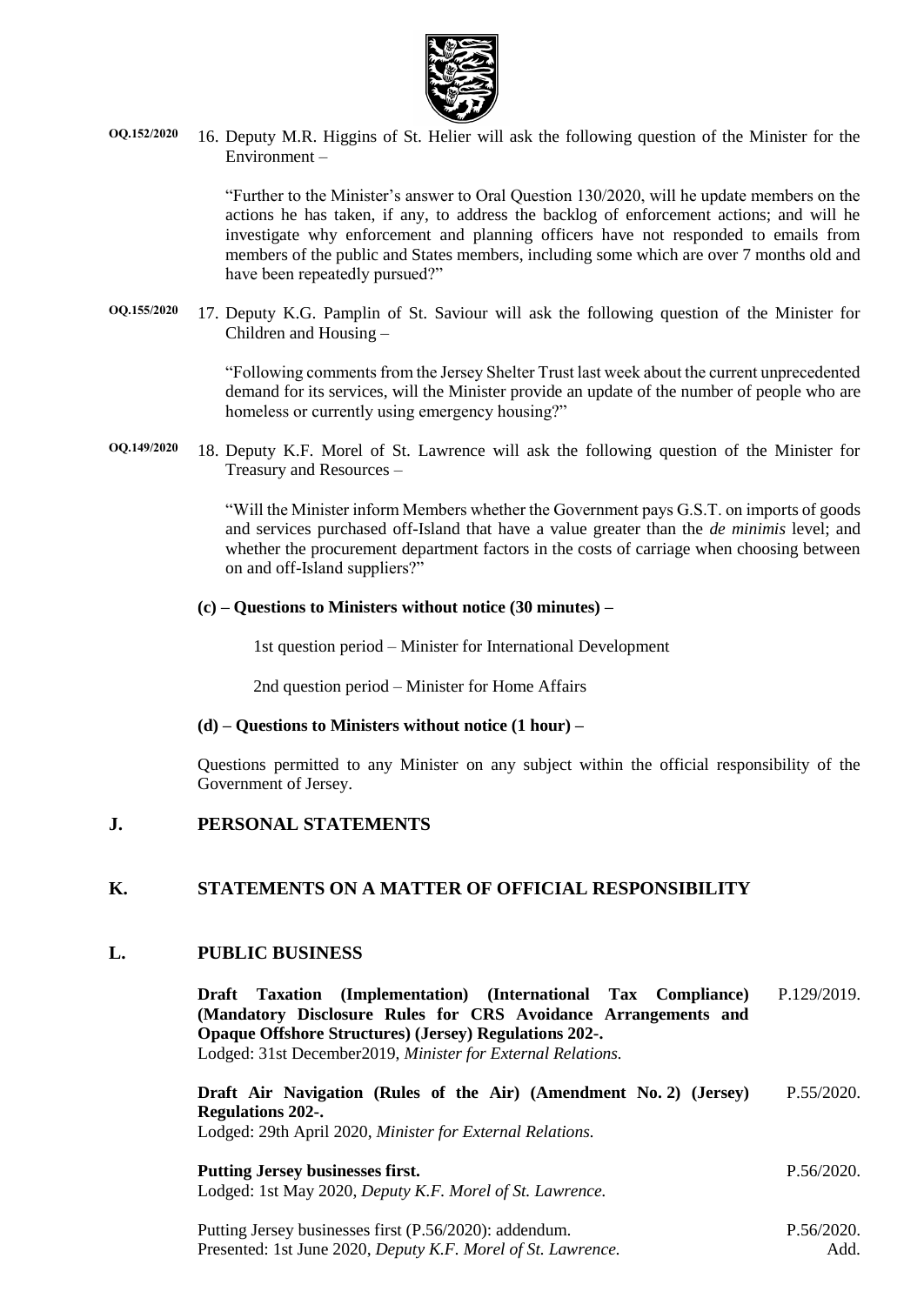

\*

\*

\*

|        | Putting Jersey businesses first (P.56/2020): second amendment.<br>Lodged: 9th June 2020, Council of Ministers.                                                                                                                                                                                                                                                                                                                     | P.56/2020.<br>Amd. $(2)$           |
|--------|------------------------------------------------------------------------------------------------------------------------------------------------------------------------------------------------------------------------------------------------------------------------------------------------------------------------------------------------------------------------------------------------------------------------------------|------------------------------------|
| $\ast$ | Putting Jersey businesses first (P.56/2020): second amendment (P.56/2020)<br>$Amd.(2))$ – amendment.<br>Lodged: 12th June 2020, Deputy K.F. Morel of St. Lawrence.                                                                                                                                                                                                                                                                 | P.56/2020.<br>Amd. $(2)$ .<br>Amd. |
|        | Regulation of Covid-19 testing undertaken by private entities.<br>Lodged: 18th May 2020, Deputy K.F. Morel of St. Lawrence.                                                                                                                                                                                                                                                                                                        | P.62/2020.                         |
|        | Regulation of Covid-19 testing undertaken by private entities (P.62/2020):<br>amendment.<br>Lodged: 9th June 2020, Deputy K.F. Morel of St. Lawrence.                                                                                                                                                                                                                                                                              | P.62/2020.<br>Amd.                 |
|        | Draft Employment (Amendment No. 11) (Jersey) Law 2020 (Appointed Day)<br>Act 202-.<br>Lodged: 19th May 2020, Minister for Social Security.                                                                                                                                                                                                                                                                                         | P.63/2020.                         |
|        | Banning the sale of single-use carrier bags.<br>Lodged: 19th May 2020, Deputy I. Gardiner of St. Helier.                                                                                                                                                                                                                                                                                                                           | P.64/2020.                         |
| $\ast$ | Banning the sale of single-use carrier bags (P.64/2020): comments.<br>Presented: 12th June 2020, Minister for Infrastructure.                                                                                                                                                                                                                                                                                                      | P.64/2020.<br>Com.                 |
|        | Draft Covid-19 (Civil Partnership and Marriage No. 2) (Jersey) Regulations<br>$202-.$<br>Lodged: 11th June 2020, Minister for Home Affairs.                                                                                                                                                                                                                                                                                        | P.77/2020.                         |
|        | Note: Because of the requirement for a six-week lodging period, the minimum lodging period of<br>the proposition of the Minister for Home Affairs will expire on Thursday 25th July 2020. The<br>Minister has therefore given notice of his intention to propose, in accordance with Standing Order<br>$26(7)$ , that the minimum lodging period for the proposition be reduced in order that it can be<br>debated at the meeting. |                                    |
| $\ast$ | Draft Covid-19 (Civil Partnership and Marriage No. 2) (Jersey) Regulations 202-<br>(P.77/2020): comments.<br>Presented: 12th June 2020, Children, Education and Home Affairs Scrutiny<br>Panel.                                                                                                                                                                                                                                    | P.77/2020.<br>Com.                 |
| М.     | <b>ARRANGEMENT OF PUBLIC BUSINESS</b>                                                                                                                                                                                                                                                                                                                                                                                              |                                    |
|        | <b>30th June 2020</b>                                                                                                                                                                                                                                                                                                                                                                                                              |                                    |
|        | Bus service: introduction of through-fares.<br>Lodged: 12th March 2020, Deputy M. Tadier of St. Brelade.                                                                                                                                                                                                                                                                                                                           | P.19/2020.                         |
|        | Bus Service: introduction of through-fares (P.19/2020) - amendment.<br>Lodged: 11th June 2020, Connétable of St. Helier.                                                                                                                                                                                                                                                                                                           | P.19/2020.<br>Amd.                 |

**[Jersey Overseas Aid Commission: re-appointment of Commissioner.](https://statesassembly.gov.je/AssemblyPropositions/2020/P.67-2020.pdf)** Lodged: 1st June 2020, *[Minister for International Development.](https://statesassembly.gov.je/AssemblyPropositions/2020/P.67-2020.pdf)* [P.67/2020.](https://statesassembly.gov.je/AssemblyPropositions/2020/P.67-2020.pdf)

**[Lifting of travel restrictions: States Assembly approval.](https://statesassembly.gov.je/AssemblyPropositions/2020/P.68-2020.pdf)** Lodged: 2nd June 2020, *[Deputy J.M. Maçon of St. Saviour.](https://statesassembly.gov.je/AssemblyPropositions/2020/P.68-2020.pdf)* [P.68/2020.](https://statesassembly.gov.je/AssemblyPropositions/2020/P.68-2020.pdf)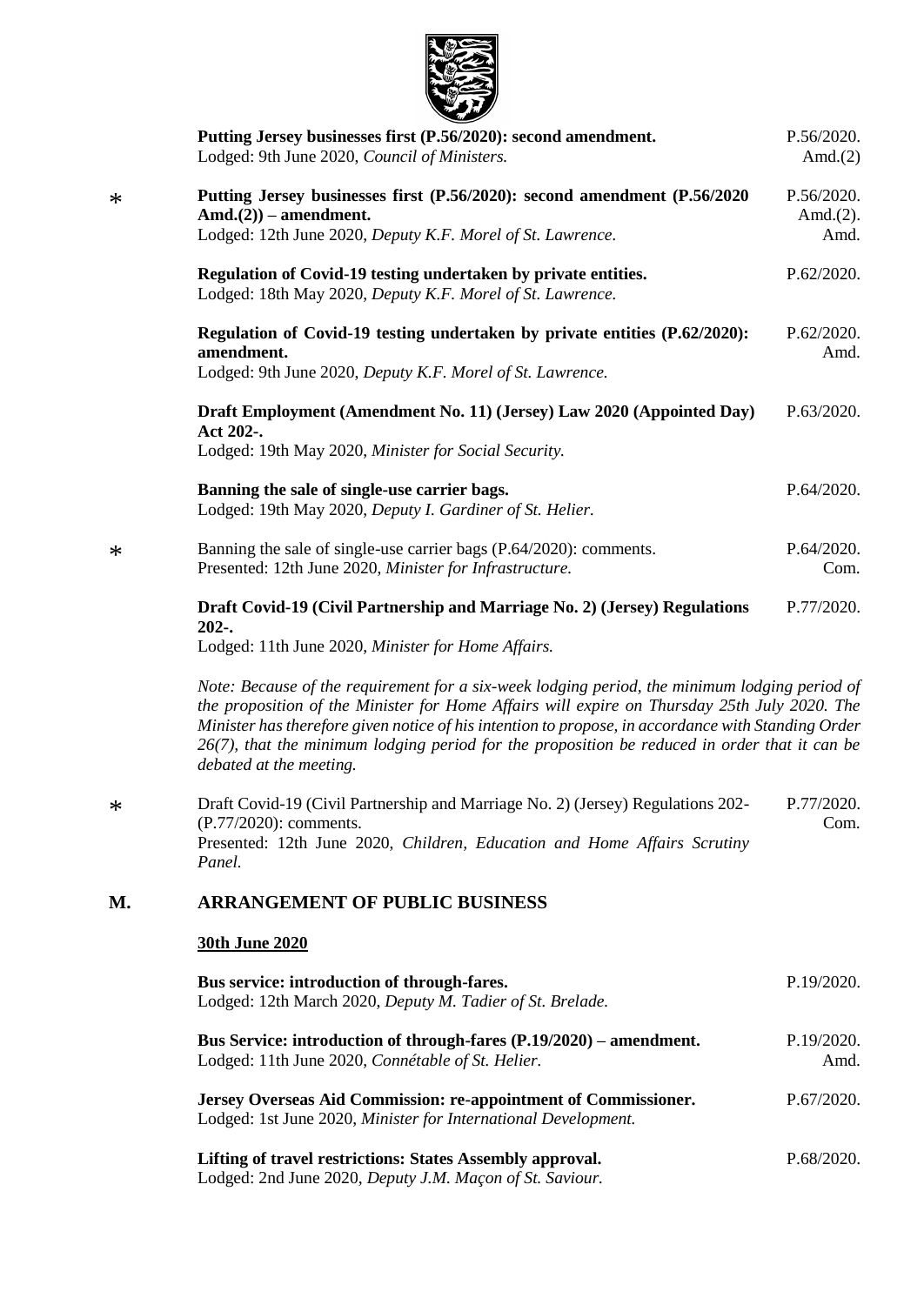

| $\ast$ | Lifting of travel restrictions: States Assembly approval (P.68/2020) –<br>amendment.<br>Lodged: 15th June 2020, Minister for Economic Development, Tourism, Sport<br>and Culture.                                                                                                                                                                                                                                                 | P.68/2020.<br>Amd. |
|--------|-----------------------------------------------------------------------------------------------------------------------------------------------------------------------------------------------------------------------------------------------------------------------------------------------------------------------------------------------------------------------------------------------------------------------------------|--------------------|
|        | Proposed Airport Redevelopment: review.<br>Lodged: 3rd June 2020, Deputy R. Labey of St. Helier.                                                                                                                                                                                                                                                                                                                                  | P.71/2020.         |
|        | Note: Because of the requirement for a four-week lodging period, the minimum lodging period of<br>the proposition of Deputy R. Labey of St. Helier will expire on Wednesday 1st July 2020. The<br>Deputy has therefore given notice of his intention to propose, in accordance with Standing Order<br>$26(7)$ , that the minimum lodging period for the proposition be reduced in order that it can be<br>debated at the meeting. |                    |
|        | <b>Priorities for the next Island Plan</b><br>(Consideration In-Committee)                                                                                                                                                                                                                                                                                                                                                        |                    |
|        | 14th July 2020                                                                                                                                                                                                                                                                                                                                                                                                                    |                    |
|        | Draft Road Traffic (No. 64) (Jersey) Regulations 202-.<br>Lodged: 3rd February 2020, Minister for Infrastructure.                                                                                                                                                                                                                                                                                                                 | P.10/2020.         |
|        | Draft Financial Services (Disclosure and Provision of Information) (Jersey)<br>Law 202-.<br>Lodged: 2nd June 2020, Minister for External Relations.                                                                                                                                                                                                                                                                               | P.69/2020.         |
|        | States of Jersey Development Company-Amendments to the Board of<br>Directors and Articles of Association.<br>Lodged: 2nd June 2020, Minister for Treasury and Resources.                                                                                                                                                                                                                                                          | P.70/2020.         |
|        | Variation to Lodging Period for the Government Plan lodged in 2020.<br>Lodged: 3rd June 2020, Chief Minister.                                                                                                                                                                                                                                                                                                                     | P.72/2020.         |
|        | Note: Because of the requirement for a six-week lodging period, the minimum lodging period of<br>the proposition of the Chief Minister will expire on Wednesday 15st July 2020. The Chief Minister<br>has therefore given notice of his intention to propose, in accordance with Standing Order 26(7),<br>that the minimum lodging period for the proposition be reduced in order that it can be debated at<br>the meeting.       |                    |
|        | <b>Draft Public Employees (Contributory Retirement Scheme) (Miscellaneous</b><br>Amendments) (No. 2) (Jersey) Regulations 202-.<br>Lodged: 3rd June 2020, States Employment Board.                                                                                                                                                                                                                                                | P.73/2020.         |
|        | <b>Draft Public Employees (Pension Scheme) (Miscellaneous Amendments)</b><br>(No. 2) (Jersey) Regulations 202-.<br>Lodged: 3rd June 2020, States Employment Board.                                                                                                                                                                                                                                                                | P.74/2020.         |
|        | Period of Questions Without Notice to the Chief Minister at every scheduled<br>Sitting.<br>Lodged: 10th June 2020, Deputy M. Tadier of St. Brelade.                                                                                                                                                                                                                                                                               | P.76/2020.         |
| ∗      | Jersey and the slave trade.<br>Lodged: 12th June 2020, Deputy M. Tadier of St. Brelade.                                                                                                                                                                                                                                                                                                                                           | P.78/2020.         |
| $\ast$ | Green lanes and quiet lanes: priority to pedestrians, cyclists and horse riders.<br>Lodged: 15th June 2020, Deputy R.J. Ward of St. Helier.                                                                                                                                                                                                                                                                                       | P.79/2020.         |

\*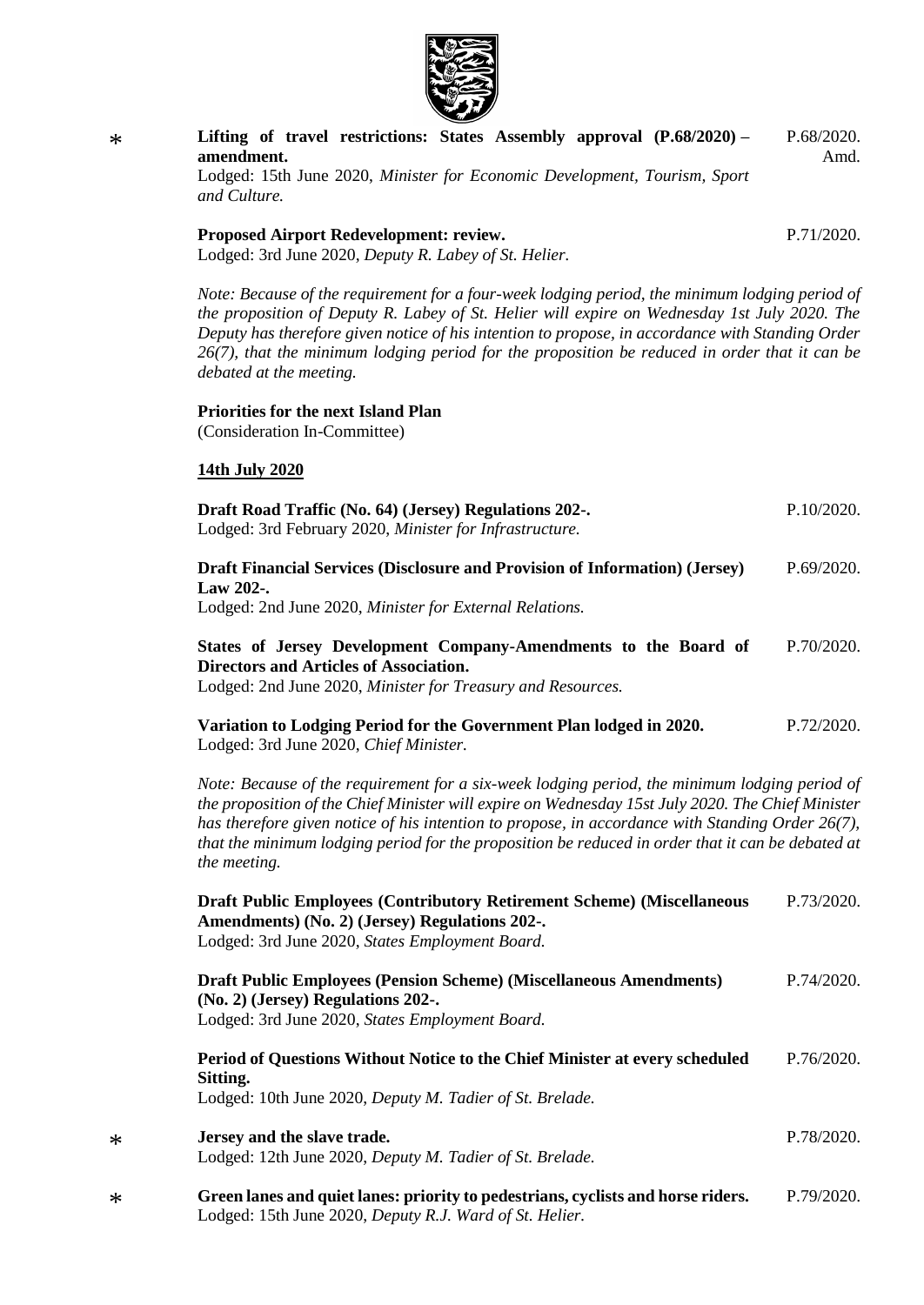

#### **8th September 2020**

| Draft Public Health and Safety (Rented Dwellings) (Licensing) (Jersey)<br><b>Regulations 201-.</b>                                                                                                                     | P.106/2019.               |
|------------------------------------------------------------------------------------------------------------------------------------------------------------------------------------------------------------------------|---------------------------|
| Lodged: 1st October 2019, Minister for the Environment.<br>Minimum standards for rented dwellings: licensing regulations.<br>Presented: 21st February 2020.<br>Environment, Housing and Infrastructure Scrutiny Panel. | S.R.1/2020.               |
| Draft Public Health and Safety (Rented Dwellings) (Licensing) (Jersey)<br>Regulations 201- (P.106/2019): second amendment.<br>Lodged: 20th February 2020, Environment, Housing and Infrastructure Scrutiny<br>Panel.   | P.106/2019.<br>Amd. $(2)$ |
| Draft Public Health and Safety (Rented Dwellings) (Licensing) (Jersey)<br>Regulations 201- (P.106/2019): third amendment.<br>Lodged: 12th March 2020, Minister for the Environment.                                    | P.106/2019.<br>Amd. $(3)$ |
| Senators and Deputies: removal of citizenship requirement.<br>Lodged: 9th June 2020, Deputy M. Tadier of St. Brelade.                                                                                                  | P.75/2020.                |

## **DR. M. EGAN Greffier of the States**

15th June 2020

**Note –**

**In accordance with the meeting dates fixed for 2019 by the Privileges and Procedures Committee, this meeting will continue, if necessary, on Wednesday 17th and Thursday 18th June 2020.**

**An asterisk** \* **in the left-hand margin denotes either a new item added to this Order Paper since the Order Paper was first published on 11th June 2020, or an item which has been altered or moved.**